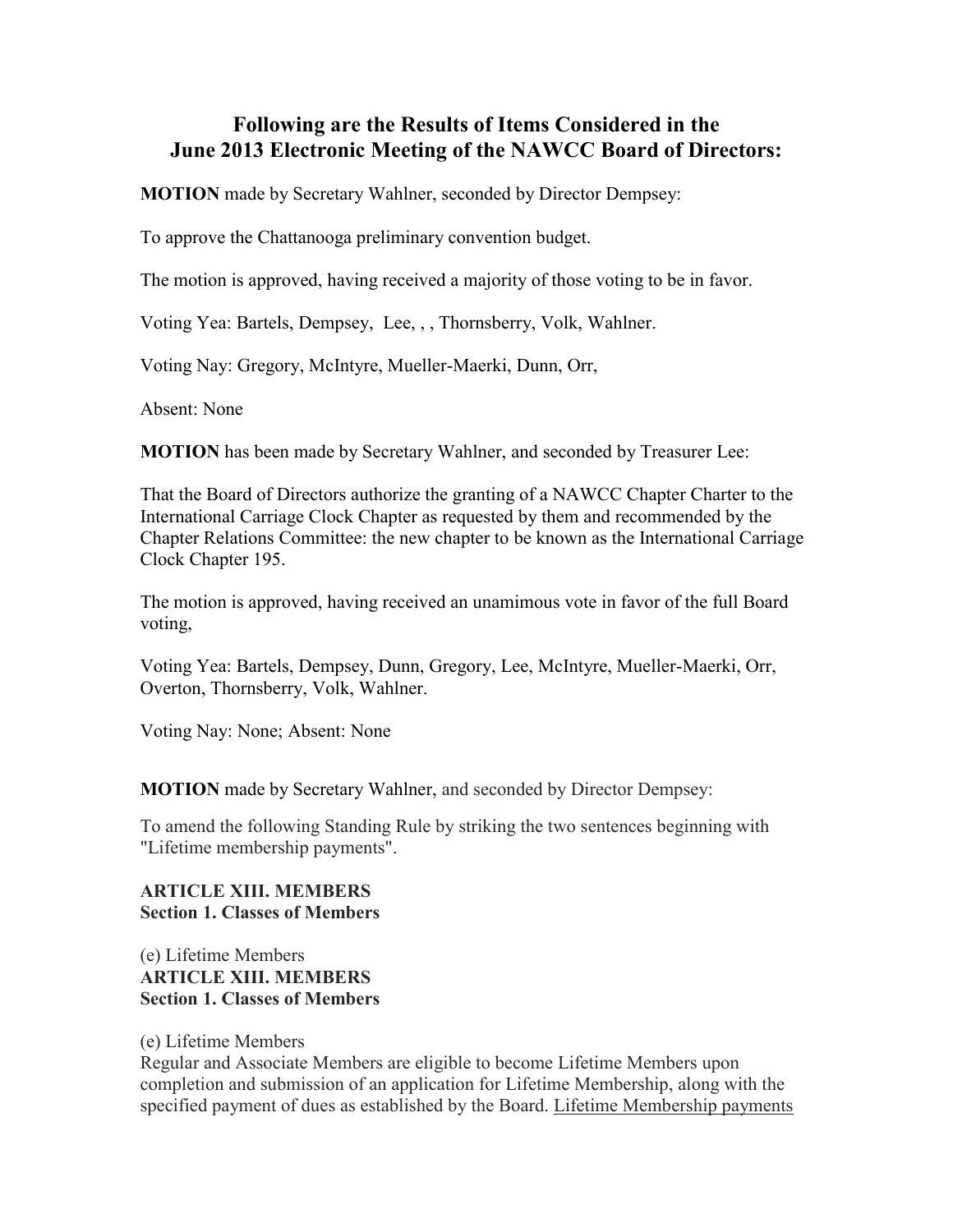will be deposited in a special fund from which annual disbursements equal to current Regular Member annual dues will be made, derived first from interest earned and then from principal as needed to cover normal membership costs. The remaining principal in the fund at the time of death, default, or resignation of the Member, if any, will be transferred to the Museum and Library Investment Fund. A Lifetime Membership pin, plaque, and membership card will be awarded to the Member. Lifetime Members will retain their original NAWCC membership number, and will be given an additional Lifetime number.

The motion has been approved having received the required majority of 2/3 of the full Board voting in favor.

Voting Yea: Bartels, Dempsey, Dunn, Lee, McIntyre, Mueller-Maerki, Orr, Thornsberry, Volk, Wahlner.

Voting Nay: Gregory,

Absent: None

**MOTION** made by Treasurer Lee and seconded by Director Mueller-Maerki:

To modify Standing Rules, Article X Financial Matters, Section 6. Endowment and Board Restricted Funds, (k) NAWCC Charitable Gift Annuity Fund. This is intended to stop self-funding an Annuity Fund that is potentially very dangerous and replace it with annuities purchased from a recognized Life Insurance Company that handles such annuities with no risk to us.

The Board herewith establishes the NAWCC Charitable Gift Annuity Fund, to be operated for the purpose of sustaining a Charitable Gift Annuity program, defined as follows:

1) The Charitable Gift Annuity program of the NAWCC offers qualified donors who make a charitable gift to the NAWCC, a guaranteed and defined annuity to be paid to them for the remainder of the donor's lifetime.

2) Once made, the charitable gifts are irrevocable; however the donor may choose to forego future associated annuity payments at any time by so stating in writing. All remainder funds will revert to the NAWCC at that time as provided in item 4). 3) The charitable gift monies shall be placed in this Charitable Gift Annuity Fund as

principal. Such monies are to be used to purchase annuity(s) as determined by the Finance Committee of the Board working with the Executive Director and Controller and will be properly recorded and records maintained to ensure the integrity of the annuity for each donor.

4) On the death of the donor*,* the remainder funds will be paid in their entirety to the NAWCC, to be used for the purpose(s) specified by the donor when making his charitable gift*.* If the donor has not specified a use for the remainder funds, the NAWCC has sole authority to transfer those amounts to such uses as deemed appropriate and authorized by the Board.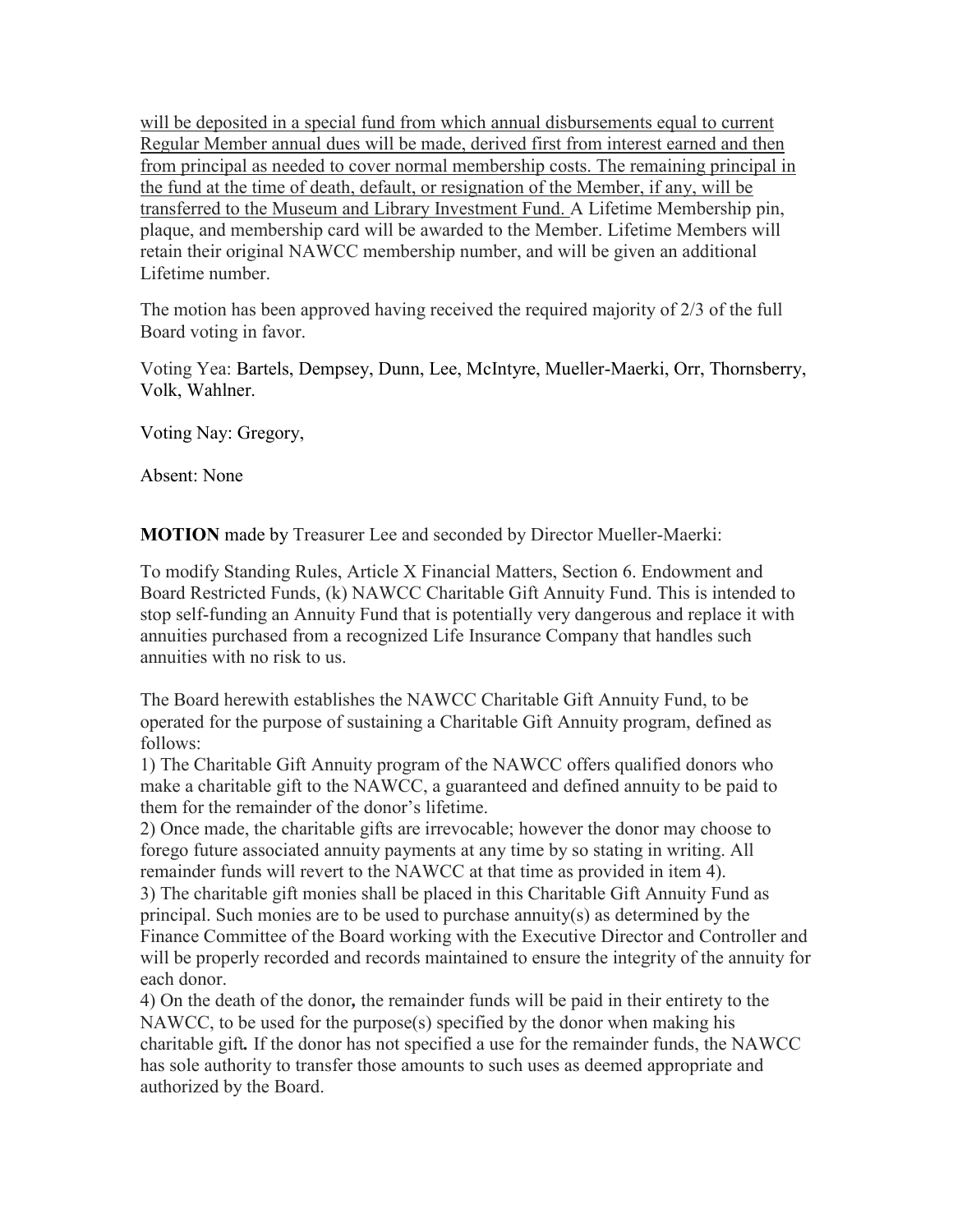Detailed information related to the Charitable Gift Annuity program will be developed and maintained by the Executive Director, to include but not be limited to charitable gift minimums to become a qualified donor, annuity amounts payable under the program for a given contribution, potential tax consequences of the annuity payments and other information pertinent to the program.

The motion has failed, having not received the required majority of 2/3 of the full Board voting in favor.

Voting Yea: Bartels, Dempsey, Lee, Volk, Wahlner.

Voting Nay: Dunn, Gregory, McIntyre, Mueller-Maerki, Orr, Thornsberry,

Absent: None

**MOTION** made by Director Orr and seconded by Secretary Wahlner:

The following change to be made to Standing Rules, Article V Committees; Section 2. Standing Committees; Item (e) Library Collections Committee. Add: " A Director shall be appointed by the Board to act as a Liaison to the Committee during a term when the Committee Chair is not a member of the Board."

The motion has failed, having not received the required majority of 2/3 of the full Board voting in favor.

Voting Yea: Orr, Thornsberry,

Voting Nay: Bartels, Dempsey, Dunn, Gregory, Lee, McIntyre, Mueller-Maerki, Volk, Wahlner.

Absent: None

**MOTION** made Director Orr and seconded by Secretary Wahlner:

The following change be made to the Standing Rules, Article V. Committees; Section 2. Standing Committees; Item (f) Museum Collections Committee: "A Director shall be appointed by the Board to act as a Liaison to the Committee during a term when the Committee Chair is not a member of the Board."

The motion has failed, having not received the required majority of 2/3 of the full Board voting in favor.

Voting Yea: Orr, Thornsberry.